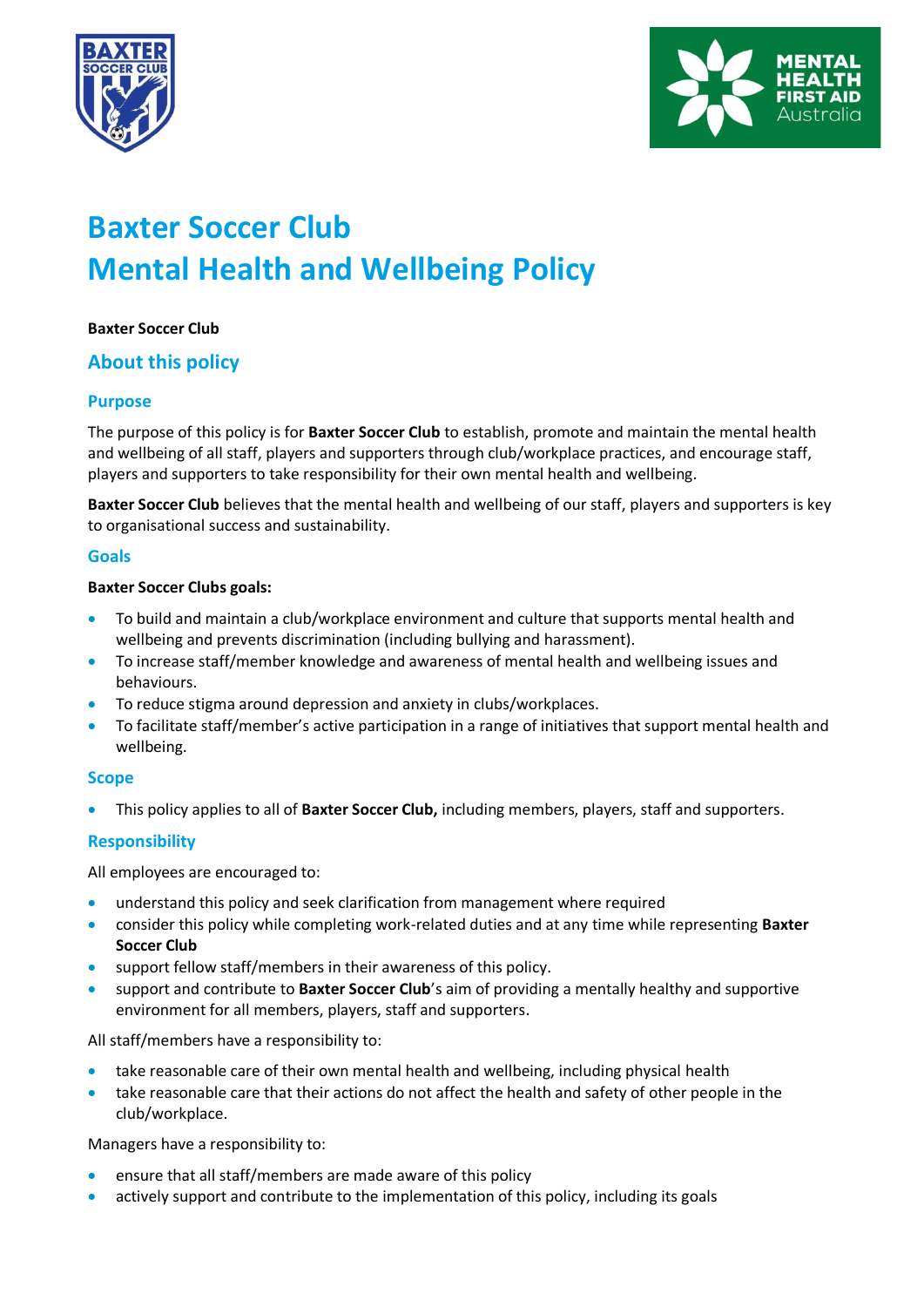



• manage the implementation and review of this policy.

#### **Communication**

**Baxter Soccer Club** will ensure that:

- all staff/members receive a copy of this policy during the induction process
- this policy is easily accessible by all members of the organisation
- staff/memberss are informed when a particular activity aligns with this policy
- staff/members are empowered to actively contribute and provide feedback to this policy
- staff/members are notified of all changes to this policy.

# **Mental Health First Aid Accreditation (Mental Health First Aid Australia)**

- The club will, at all times, hold at least 20% of club personnel trained and qualified as a Mental Health First Aider through Mental Health First Aid Australia.
- The club will hold and keep safe a Log Book in order to track any potential incidents that will be the sole property and responsibility of the Health and Wellbeing Manager and will not be provided for public use, in the event that an incident occurs and a Baxter Soccer Club MHFAider has provided Mental Health First Aid to any member, player, staff member or supporter.
- MHFA is incorporated into the club/workplace's communications strategy. For example:
	- Posters displayed around the office
	- Promoted on the intranet
	- MHFA promoted to clients
	- Promote MHFA at other workplace events
	- MHFA Officers equipped with identifying uniform or materials
	- External communications.
- Senior management demonstrates engagement and participation with MHFA.
- Baxter Soccer Club requires all staff/members trained in MHFA to become accredited "MHFAiders" (i.e. they successfully complete the post-course Accreditation quiz).
- MHFA training is provided to a broad reach of staff across the club/workplace.
- Staff/members are provided with refresher training every three years in accordance with the "MHFAider" Accreditation period through Mental Health First Aid Australia.
- MHFA training is included in the scheduled training offering to staff (e.g. MHFA is run every 6 months as part of the workplace's training calendar).
- Baxter Soccer Club will provide opportunities to reflect on learning after MHFA training is delivered (e.g. lunchtime sessions to revisit the action plan or email reminders of key messages from the training).
- Baxter Soccer Club establishes the role of Mental Health First Aid Officer and develops a position description to support the role.
- A broad, diverse and accessible network of Mental Health First Aid Officers is established across the club/workplace.
- The availability and how to access Mental Health First Aid Officers is promoted in the workplace.
- A central coordinator is appointed to support MHFA Officers.

All **Baxter Soccer Club** Mental Health First Aid Officers agree to:

• Be available to discuss openly and freely without judgement to any member, player, staff member or supporter regarding Mental Health issues as they arise.